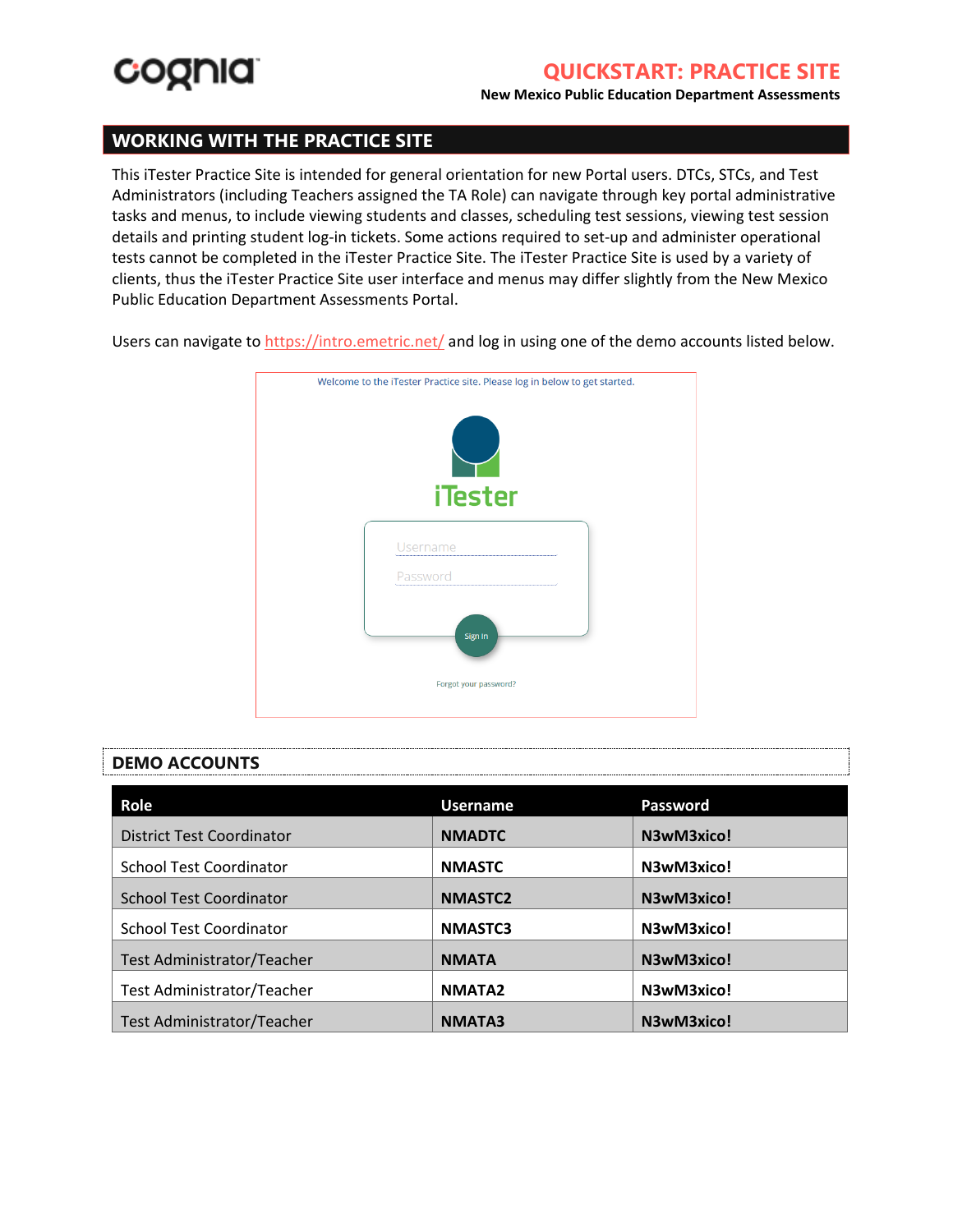

**New Mexico Public Education Department Assessments**

### **PORTAL HOME PAGE**

| Users <sup>2</sup>                                                                 |           |                                                                                         |  | A NewMexico DTC (?) Help & Support <b>い</b> Logout |  |
|------------------------------------------------------------------------------------|-----------|-----------------------------------------------------------------------------------------|--|----------------------------------------------------|--|
| $\bullet$<br>Welcome to the iTester Portal!                                        |           |                                                                                         |  |                                                    |  |
| 疆<br>❸                                                                             |           |                                                                                         |  |                                                    |  |
| Administration                                                                     |           |                                                                                         |  |                                                    |  |
| Organize students for testing,<br>schedule tests, and monitor testing<br>progress. |           |                                                                                         |  |                                                    |  |
|                                                                                    |           |                                                                                         |  |                                                    |  |
|                                                                                    |           |                                                                                         |  |                                                    |  |
|                                                                                    | V3.15.6.1 | Copyright @ 2020 eMetric LLC Contact Support (877) 829-7769 Terms of Use Privacy Policy |  |                                                    |  |

- 1. Click the **iTester logo** in the top-left corner of any page to return to the Portal home page.
- 2. Click **Users** at the top of the Portal home page to view users.
- 3. Click **Administration** to access the Administration component.

| Welcome to the Administration component of the iTester Portal. Based on your account level, you may have access to student enrollment data, class<br>rosters, and test session details. Use the tabs at the top of the page to navigate through the Administration component.<br>Student kiosks for desktop and laptop devices can be downloaded and installed utilizing the links in the table below.<br>Windows<br>eMetric Assessments for Windows<br>eMetric Assessments for Mac<br>Mac<br>Mobile apps for iPads and Chromebooks are available for download in the respective app stores by searching for "eMetric Assessments", or by clicking the<br>links in the table below.<br>eMetric Assessments for iOS<br>iPads<br>Chromebooks<br>eMetric Assessments for Chromebooks | $\mathbf{2}$<br>Home | <b>Enrollment Transfer</b><br>A NewMexico DTC (?) Help & Support (1) Logout<br><b>Students</b><br>Classes<br><b>Test Sessions</b><br>61<br>6<br>4<br>3 |
|-----------------------------------------------------------------------------------------------------------------------------------------------------------------------------------------------------------------------------------------------------------------------------------------------------------------------------------------------------------------------------------------------------------------------------------------------------------------------------------------------------------------------------------------------------------------------------------------------------------------------------------------------------------------------------------------------------------------------------------------------------------------------------------|----------------------|--------------------------------------------------------------------------------------------------------------------------------------------------------|
|                                                                                                                                                                                                                                                                                                                                                                                                                                                                                                                                                                                                                                                                                                                                                                                   |                      |                                                                                                                                                        |
|                                                                                                                                                                                                                                                                                                                                                                                                                                                                                                                                                                                                                                                                                                                                                                                   |                      |                                                                                                                                                        |
|                                                                                                                                                                                                                                                                                                                                                                                                                                                                                                                                                                                                                                                                                                                                                                                   |                      |                                                                                                                                                        |
|                                                                                                                                                                                                                                                                                                                                                                                                                                                                                                                                                                                                                                                                                                                                                                                   |                      |                                                                                                                                                        |
|                                                                                                                                                                                                                                                                                                                                                                                                                                                                                                                                                                                                                                                                                                                                                                                   |                      |                                                                                                                                                        |
| Note: The links in the tables above are for demo purposes and are non-working links.                                                                                                                                                                                                                                                                                                                                                                                                                                                                                                                                                                                                                                                                                              |                      |                                                                                                                                                        |
| Proctor password for New Mexico Elementary School (New Mexico Demo<br>DPAKNH9N                                                                                                                                                                                                                                                                                                                                                                                                                                                                                                                                                                                                                                                                                                    |                      |                                                                                                                                                        |

1. To return to the Portal home page click the **iTester logo** in the top-left corner of any page.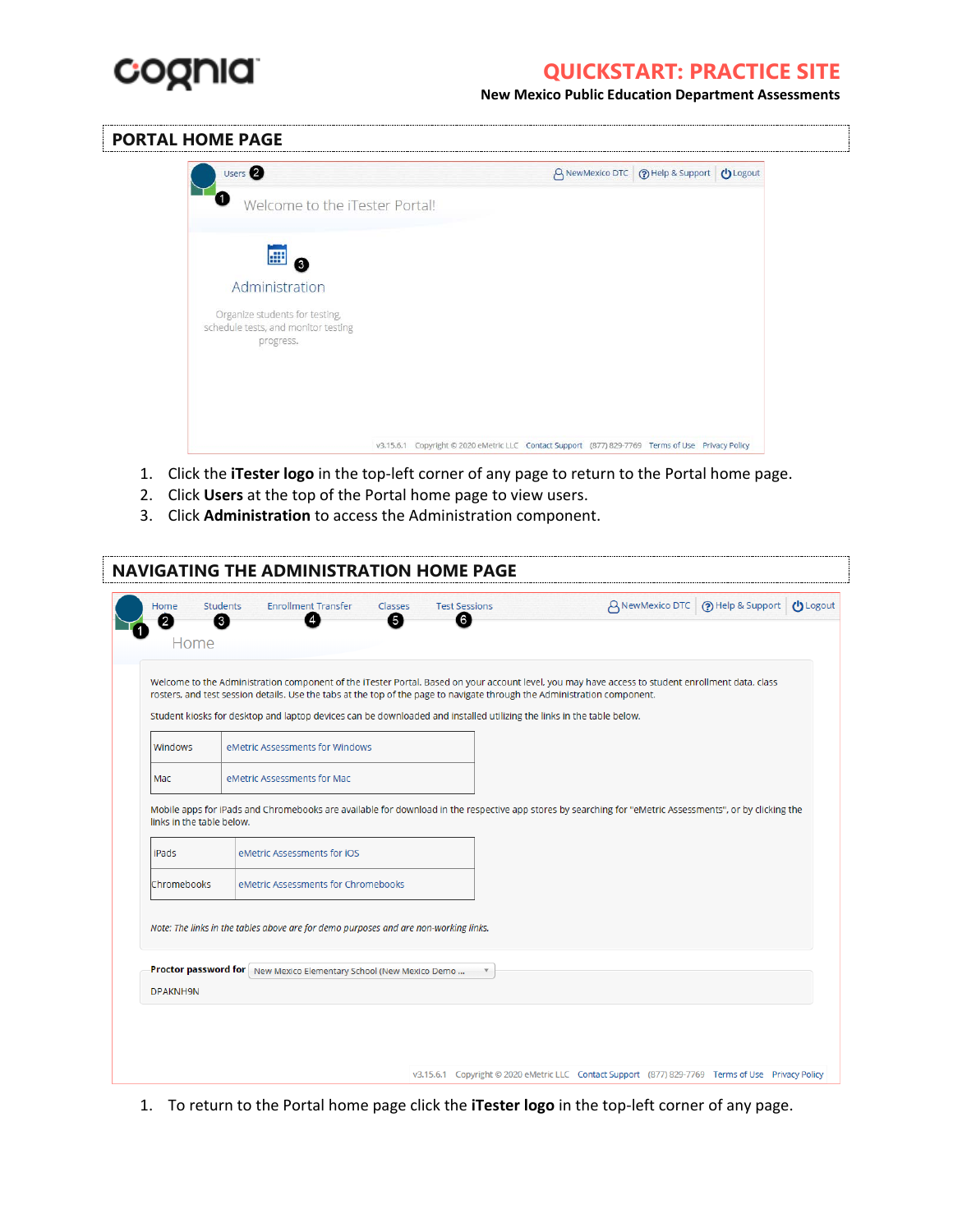# coonia

# **QUICKSTART: PRACTICE SITE**

**New Mexico Public Education Department Assessments**

- 2. To return to the Administration home page click **Home** from any page in the Administration component.
- 3. To view student information and accommodations click **Students**.
- 4. To view the enrollment transfer feature (available for DTC and STC) click **Enrollment Transfer**.
- 5. To view the classes in the practice portal, click **Classes**.
- 6. To view, schedule, and delete test sessions and view student test log-in tickets click **Test Sessions**.

#### **VIEWING STUDENTS** Home Students **Enrollment Transfer** Classes **Test Sessions** A NewMexico DTC (?) Help & Support (1) Logout Students in New Mexico Elementary School New Mexico Elementary School (New Mexico Demo Di.  $\ddot{\phantom{1}}$ A Choose a Subject  $\mathbf{v}$  $\boldsymbol{c}$ **B** Exports Last Name Q First Name  $\mathbb Q$ Middle Initial  $\mathbb Q$ StateStudentID Grade  $\mathbb Q$ A  $03$ View Classes Forollment Info View <sup>7</sup> Demo Lesly 423483523 Demo Lia 2565823111  $0<sup>3</sup>$ **View Classes** Enrollment Info View Demo Ozella 6721693011  $0<sup>3</sup>$ View Classes Enrollment Info View Demo Darrin 4388237633  $03$ **View Classes** Enrollment Info View Demo Xander 8849578679  $03$ **View Classes** Enrollment Info View Joana 7805252225  $0<sup>3</sup>$ View Classes **Enrollment Info** Demo View Vallie 2615076548  $0<sup>3</sup>$ **View Classes** Enrollment Info Demo View Walker 8103513758  $03$ Enrollment Info Demo **View Classes** View Demo Maurice 7087715146  $0<sup>3</sup>$ **View Classes Enrollment Info** View Demo Lloyd 7268185573  $0<sup>3</sup>$ **View Classes** Enrollment Info View Showing 1 - 10 of 300 Next  $10 \times 1$  per page Page 1  $of 30$ v3.15.6.1 Copyright © 2020 eMetric LLC Contact Support (877) 829-7769 Terms of Use Privacy Policy

- 1. **Filter** the Students table by selecting an organization from the **Organization** drop-down menu.
- 2. **Filter** the Students table by selecting a subject from the **Choose A Subject** drop-down menu. **Note:** The by subject filter filters the students after they have been put into subject classes.
- 3. Click **Exports** to export a roster for the selected organization. A CSV file listing all students at the selected school will download to your computer.
- 4. Sort columns by clicking on a column heading. To locate a student, click the search icon  $(\triangle)$  next to the column heading and type the desired search criteria.
- 5. Locate the student in the table and click **View Classes** in the column on the right to view a student's classes. A pop-up box will display a list of the assigned classes.
- 6. Click on **Enrollment Info** to view the student's enrollment information.
- 7. To view a student's profile and accommodations assigned click **View** in the student's row. The Student Information tab will display the current demographics, clicking on the Accommodations tab will display the assigned accommodations for the selected student.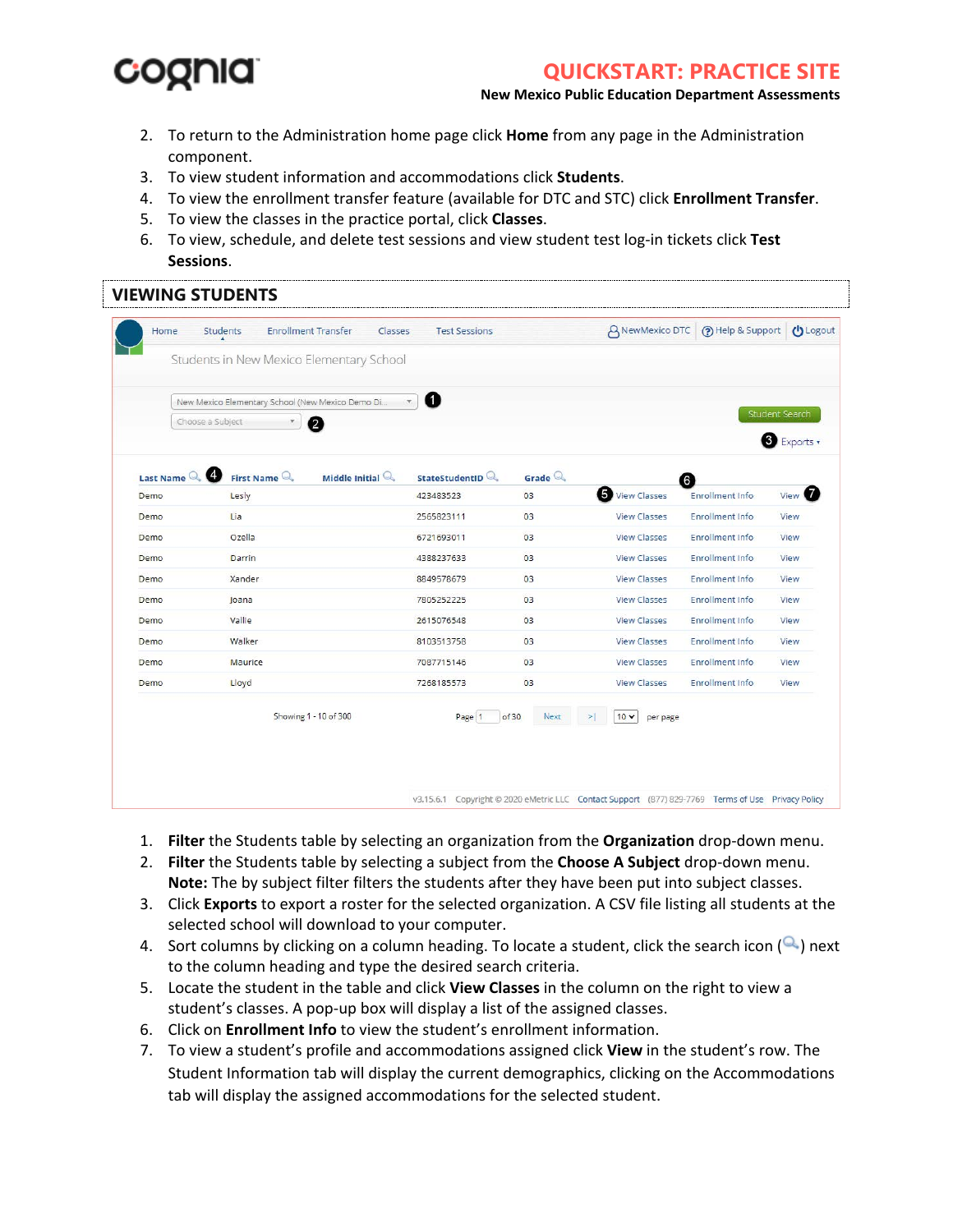

**New Mexico Public Education Department Assessments**

#### **VIEWING CLASSES**

| <b>Enrollment Transfer</b><br><b>Students</b><br>Home<br>Classes | <b>Test Sessions</b>           |                    |                                                                                                   | A NewMexico DTC (?) Help & Support U Logout |  |
|------------------------------------------------------------------|--------------------------------|--------------------|---------------------------------------------------------------------------------------------------|---------------------------------------------|--|
| ELA Classes in New Mexico Elementary School                      |                                |                    |                                                                                                   |                                             |  |
| New Mexico Elementary School (New Mexico Demo Di                 | ELA<br>$\overline{\mathbf{v}}$ | 2                  |                                                                                                   |                                             |  |
| <b>Grade Level</b><br>Course Level                               |                                |                    |                                                                                                   |                                             |  |
| Class $\overline{Q}$                                             | Teacher $\mathbb Q$            | Grade $\mathbb{Q}$ | Student Count                                                                                     |                                             |  |
| Teacher, NewMexico-Demo Class1-(Grade -03)                       | Teacher, NewMexico             | 03                 | 26                                                                                                | 6<br>View                                   |  |
| Teacher, NewMexico-Demo Class1-(Grade -04)                       | Teacher, NewMexico             | 04                 | 25                                                                                                | View                                        |  |
| Teacher, NewMexico-Demo Class1-(Grade -05)                       | Teacher, NewMexico             | 05                 | 25                                                                                                | View                                        |  |
| Teacher, NewMexico-Demo Class2-(Grade -03)                       | Teacher, NewMexico             | 03                 | 24                                                                                                | View                                        |  |
| Teacher, NewMexico-Demo Class2-(Grade -04)                       | Teacher, NewMexico             | 04                 | 25                                                                                                | View                                        |  |
| Teacher, NewMexico-Demo Class2-(Grade -05)                       | Teacher, NewMexico             | 05                 | 25                                                                                                | View                                        |  |
| Showing 1 - 6 of 6                                               |                                |                    |                                                                                                   |                                             |  |
|                                                                  |                                |                    |                                                                                                   |                                             |  |
|                                                                  |                                |                    |                                                                                                   |                                             |  |
|                                                                  |                                |                    |                                                                                                   |                                             |  |
|                                                                  |                                |                    | v3.15.6.1 Copyright @ 2020 eMetric LLC Contact Support (877) 829-7769 Terms of Use Privacy Policy |                                             |  |

- 1. **Filter** the Classes table by selecting an organization from the **Organization** drop-down menu.
- 2. **Filter** the Classes table by selecting a subject from the **Subject** drop-down menu.
- 3. Use the class level tabs to switch between viewing **Course Level classes** and **Grade Level Classes.**
- 4. **Sort** columns by clicking on a column heading. Click the search icon (**4)** next to the column heading and type the desired search criteria.
- 5. To View the students assigned to a class click on **View**.

| <b>Students</b><br>Home                                 | <b>Enrollment Transfer</b> | $\overbrace{ \rule{0pt}{2ex} }^{\text{Classes}}$<br><b>Test Sessions</b> |                                                                                                   | A NewMexico DTC (?) Help & Support (り Logout |  |
|---------------------------------------------------------|----------------------------|--------------------------------------------------------------------------|---------------------------------------------------------------------------------------------------|----------------------------------------------|--|
| Details for Demo Class1:<br>Teacher: Teacher, NewMexico |                            |                                                                          |                                                                                                   |                                              |  |
|                                                         |                            |                                                                          |                                                                                                   |                                              |  |
| « Back                                                  |                            |                                                                          |                                                                                                   | <b>Export Roster</b>                         |  |
| Students in this class:                                 |                            |                                                                          |                                                                                                   |                                              |  |
| Last Name $\mathbb{Q}$                                  | First Name $\mathbb{Q}$    | Middle Initial $\mathbb Q$                                               | StateStudentID <sup>Q</sup>                                                                       |                                              |  |
| Demo                                                    | Anne                       |                                                                          | 7872422536                                                                                        | View                                         |  |
| Demo                                                    | Archibald                  |                                                                          | 4976199292                                                                                        | View                                         |  |
| Demo                                                    | Darrin                     |                                                                          | 4388237633                                                                                        | View                                         |  |
| Demo                                                    | Demond                     |                                                                          | 4015090740                                                                                        | View                                         |  |
| Demo                                                    | Jackson                    |                                                                          | 286678352                                                                                         | View                                         |  |
| Demo                                                    | Jamal                      |                                                                          | 885777810                                                                                         | View                                         |  |
| Demo                                                    | Joana                      |                                                                          | 7805252225                                                                                        | View                                         |  |
| Demo                                                    | Laura                      |                                                                          | 744732037                                                                                         | View                                         |  |
| Demo                                                    | Lesly                      |                                                                          | 423483523                                                                                         | View                                         |  |
| Demo                                                    | Lia                        |                                                                          | 2565823111                                                                                        | View                                         |  |
|                                                         | Showing 1 - 10 of 26       | of 3<br>Page 1                                                           | Next<br>$10 -$<br>×<br>per page                                                                   |                                              |  |
|                                                         |                            |                                                                          |                                                                                                   |                                              |  |
|                                                         |                            |                                                                          |                                                                                                   |                                              |  |
|                                                         |                            |                                                                          | v3.15.6.1 Copyright @ 2020 eMetric LLC Contact Support (877) 829-7769 Terms of Use Privacy Policy |                                              |  |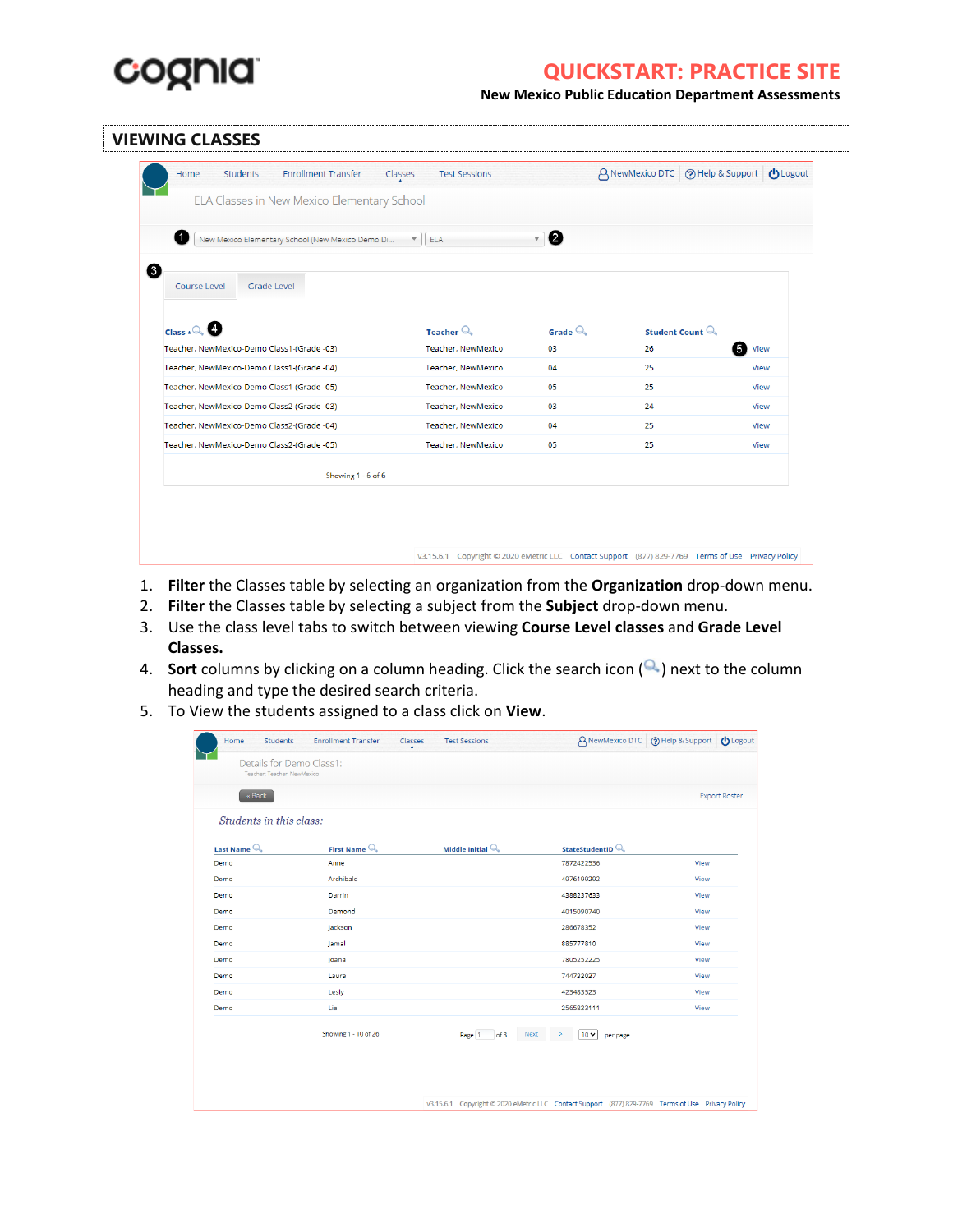

**New Mexico Public Education Department Assessments**

| <b>VIEWING TEST SESSIONS</b>                                                    |                           |             |                                                           |                                |                |                                              |        |
|---------------------------------------------------------------------------------|---------------------------|-------------|-----------------------------------------------------------|--------------------------------|----------------|----------------------------------------------|--------|
| <b>Enrollment Transfer</b><br>Students<br>Classes<br>Home                       | <b>Test Sessions</b><br>× |             |                                                           |                                |                | A NewMexico DTC (?) Help & Support (り Logout |        |
| Displaying test sessions for Demo Training Test in New Mexico Elementary School |                           |             |                                                           |                                |                |                                              |        |
| $\blacksquare$<br>New Mexico Elementary School (New Mexico Demo Di.             | ELA                       |             | $\mathbf{v}$                                              | Schedule New Test Session      | $\mathbf{2}$   |                                              |        |
| Spring Operational                                                              | Demo Training Test        |             |                                                           | 6<br><b>Export Test Status</b> |                |                                              |        |
| Filter by testing status                                                        |                           |             |                                                           | Export Students Not Scheduled  | $\blacksquare$ |                                              |        |
| All<br>v.                                                                       |                           |             |                                                           |                                |                |                                              |        |
| School $\mathbb{Q}$ 5<br>Class Q                                                |                           |             | Testing Status $\mathbb{Q}_s$ Created Date $\mathbb{Q}_s$ | Created By $\mathbb Q$         | 6              |                                              |        |
| New Mexico Elementary School<br>Teacher, NewMexico-Demo Class1-(Grade -03)      |                           | In Progress | 7/31/2020 9:21:20 AM                                      | NewMexico DTC                  |                | View Details/Student Logins                  | Delete |
| Showing 1 - 1 of 1<br>*Created date is in Central Standard Time.                |                           |             |                                                           |                                |                |                                              |        |
|                                                                                 |                           |             |                                                           |                                |                |                                              |        |
|                                                                                 |                           |             |                                                           |                                |                |                                              |        |
|                                                                                 |                           |             |                                                           |                                |                |                                              |        |
|                                                                                 |                           |             |                                                           |                                |                |                                              |        |
|                                                                                 |                           |             |                                                           |                                |                |                                              |        |
|                                                                                 |                           |             |                                                           |                                |                |                                              |        |

- 1. **Filter** the Test Sessions table by selecting an option from one or more of the following dropdown lists:
	- a. Organization (district or school)
	- b. Program Name
	- c. Content Area
	- d. Test Name
- 2. Click the green **Schedule New Test Session** button to schedule a new test session.
- 3. Click the green **Export Test Status** button to export a CSV file listing every student and their test status per session.
- 4. Click the green **Export Students Not Scheduled** to download a CSV file listing all students not scheduled to a test session.
- 5. **Sort** columns by clicking on a column heading. Click the search icon  $(\alpha)$  next to the column heading and type the desired search criteria.
- 6. Click **View Details/Student Logins** to view the Test Session Details page.
- 7. Click **Delete** to delete a test session. Only sessions that were scheduled by you and have **NOT** yet started can be deleted. Once a student has logged in, the test session cannot be deleted.

| Home | <b>Enrollment Transfer</b><br>Students                                          | Classes<br><b>Test Sessions</b> | A NewMexico DTC (?) Help & Support (り Logout     |
|------|---------------------------------------------------------------------------------|---------------------------------|--------------------------------------------------|
|      | Displaying test sessions for Demo Training Test in New Mexico Elementary School |                                 |                                                  |
|      | New Mexico Elementary School (New Mexico Demo Di                                | ELA                             | 16<br>Schedule New Test Session<br>$\mathcal{F}$ |
|      | Spring Operational<br>3.                                                        | Demo Training Test              | <b>Export Test Status</b><br>6                   |
|      | Filter by testing status-                                                       |                                 | Export Students Not Scheduled                    |
|      | All                                                                             |                                 |                                                  |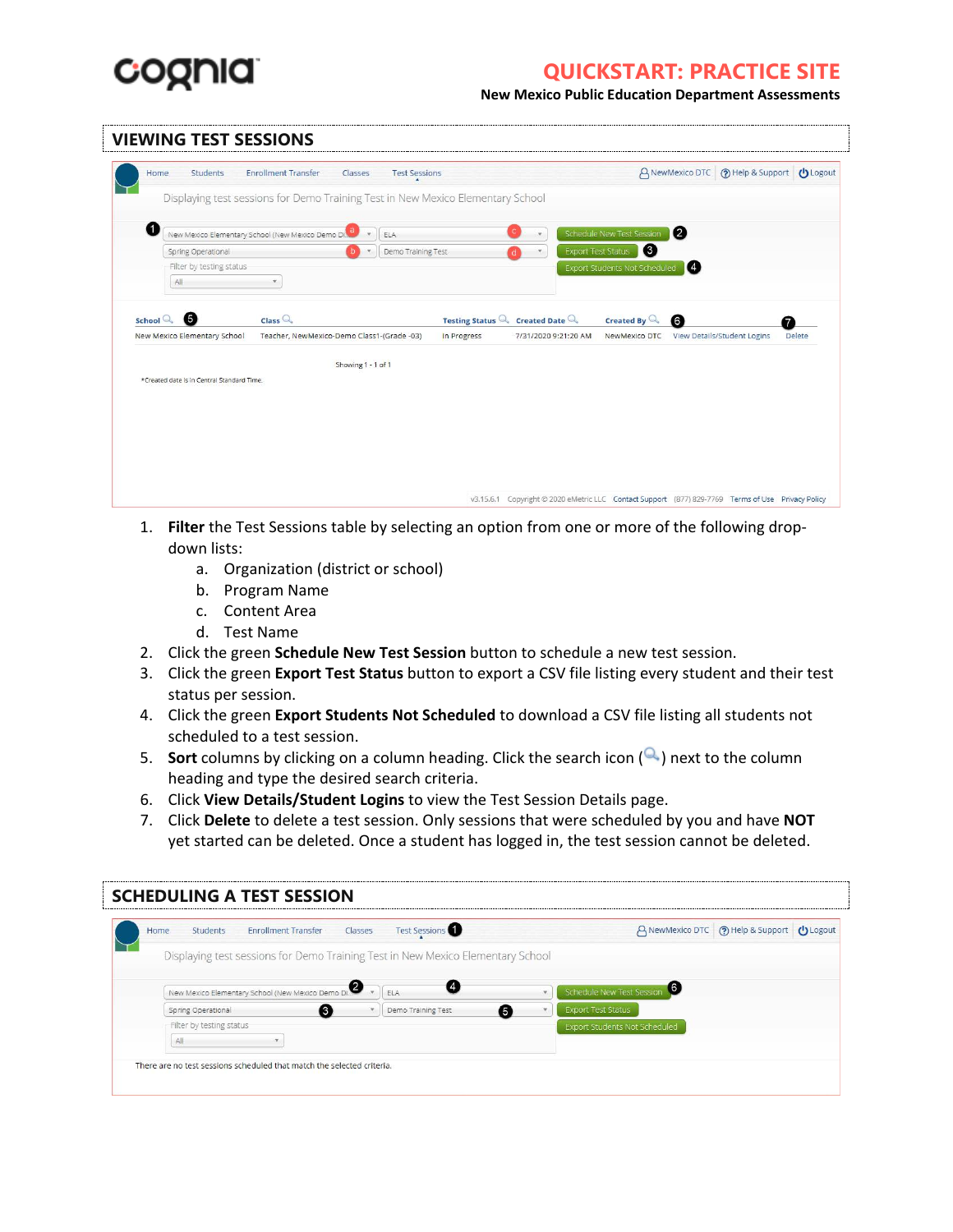

#### **New Mexico Public Education Department Assessments**

To practice scheduling a test session:

- 1. In Administration click on **Test Sessions**.
- 2. Select a school from the organization drop-down menu.
- 3. Select the **Spring Operational** program from the program drop-down menu.
- 4. Select **ELA** from the subject drop-down menu.
- 5. Select the **Demo Training Test** from the test drop-down menu.
- 6. Click the green **Schedule New Test Session** button.

The **Schedule Test Session** page will display a list of classes available to schedule.

|                           | <b>Schedule Test Session</b>                                                             |                                            |  |  |
|---------------------------|------------------------------------------------------------------------------------------|--------------------------------------------|--|--|
|                           |                                                                                          | 2 forms selected for scheduling 2 classes. |  |  |
| <b>Content Area:</b>      | Program:                                                                                 |                                            |  |  |
| <b>ELA</b>                | <b>Spring Operational</b><br>$\overline{\mathbf{v}}$                                     |                                            |  |  |
| Test:                     |                                                                                          |                                            |  |  |
| <b>Demo Training Test</b> |                                                                                          |                                            |  |  |
|                           |                                                                                          |                                            |  |  |
|                           |                                                                                          |                                            |  |  |
| Classes:<br>Select All    | <b>Unselect All</b>                                                                      | ×                                          |  |  |
|                           | Teacher, NewMexico-Demo Class2-(Grade -03)<br>Teacher, NewMexico-Demo Class1-(Grade -03) |                                            |  |  |
|                           | Teacher, NewMexico-Demo Class1-(Grade -04)                                               |                                            |  |  |
|                           | Teacher, NewMexico-Demo Class2-(Grade -04)                                               |                                            |  |  |
|                           | Teacher, NewMexico-Demo Class1-(Grade -05)                                               |                                            |  |  |
|                           | Teacher, NewMexico-Demo Class2-(Grade -05)                                               |                                            |  |  |
| <b>Start Date:</b>        | <b>End Date:</b>                                                                         | Time Zone:                                 |  |  |
| 07/31/2020                | 07/01/2023                                                                               | Central<br>$\overline{\mathbf{v}}$         |  |  |

- 7. Select one or more classes to schedule, click **Select All** to schedule the test for all classes in the list. Multiple classes may be assigned to the same test, and all forms within that test will be automatically spiraled for all students in the class(es).
- 8. Click **Schedule** when you are done to save the test session or **Cancel** to discard. The start date and end date are fixed

| <b>VIEWING TEST SESSION DETAILS</b> |                                           |        |  |
|-------------------------------------|-------------------------------------------|--------|--|
|                                     | <b>Created By</b>                         |        |  |
|                                     | NewMexico DTC View Details/Student Logins | Delete |  |
|                                     | NewMexico DTC View Details/Student Logins | Delete |  |
|                                     |                                           |        |  |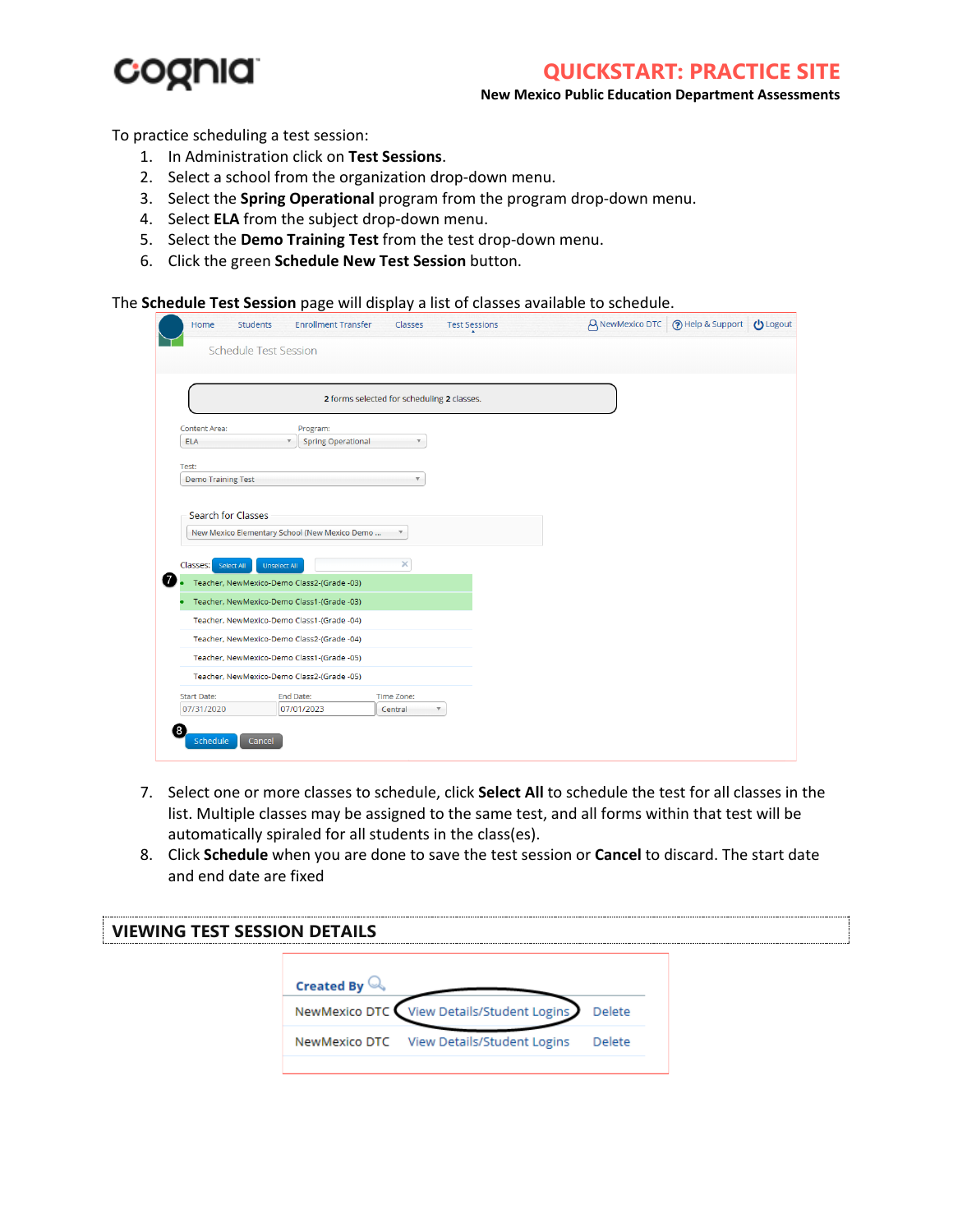

**New Mexico Public Education Department Assessments**

Locate the test session in the Test Sessions table and click **View Details/Student Logins** in the column on the right to view the test session details.

|                                                             | <b>Students</b><br>Home | <b>Enrollment Transfer</b>                                                                                                                                                                 |                       | Classes                         | <b>Test Sessions</b>                      |                                                                                                            |   | A NewMexico DTC                                               | ? Help & Support | <b>U</b> Logout |
|-------------------------------------------------------------|-------------------------|--------------------------------------------------------------------------------------------------------------------------------------------------------------------------------------------|-----------------------|---------------------------------|-------------------------------------------|------------------------------------------------------------------------------------------------------------|---|---------------------------------------------------------------|------------------|-----------------|
|                                                             | <b>Test Sessions</b>    |                                                                                                                                                                                            |                       |                                 |                                           |                                                                                                            |   |                                                               |                  |                 |
| <b>District:</b><br>Teacher:<br>Class:<br><b>Test Name:</b> | <b>Administration:</b>  | New Mexico Demo District<br>2016-2017<br><b>Teacher, Elementary</b><br>Teacher, NewMexico-Demo Class2-(Grade -03)<br><b>Demo Training Test</b><br>Testing Window: 07/31/2020 to 07/01/2023 |                       | School:<br><b>Content Area:</b> | <b>ELA</b>                                | New Mexico Elementary School                                                                               |   |                                                               |                  |                 |
|                                                             | password shown below.   |                                                                                                                                                                                            |                       |                                 |                                           | Test is in progress. It ends on 07/01/2023. Students may log in and take the test using their username and |   |                                                               |                  |                 |
|                                                             |                         |                                                                                                                                                                                            |                       |                                 |                                           |                                                                                                            |   |                                                               |                  |                 |
|                                                             |                         |                                                                                                                                                                                            |                       |                                 |                                           |                                                                                                            |   |                                                               |                  |                 |
|                                                             | « Back to Test Sessions |                                                                                                                                                                                            |                       |                                 |                                           |                                                                                                            |   |                                                               |                  |                 |
|                                                             |                         |                                                                                                                                                                                            |                       |                                 |                                           |                                                                                                            |   |                                                               |                  |                 |
|                                                             |                         |                                                                                                                                                                                            |                       |                                 |                                           |                                                                                                            |   |                                                               |                  |                 |
|                                                             | 1 login per page        |                                                                                                                                                                                            |                       |                                 |                                           |                                                                                                            |   |                                                               |                  |                 |
|                                                             | Print selected logins   |                                                                                                                                                                                            | Print all logins (24) |                                 |                                           |                                                                                                            |   |                                                               |                  |                 |
| ∩                                                           |                         | Last Name $\overline{\mathcal{L}}$ First Name $\mathbb{Q}$                                                                                                                                 | Username              | Password $\mathbb{Q}$           |                                           | Form Name Q Date/Time Created                                                                              |   | Test Report Code Status Date/Time Started Date/Time Completed |                  |                 |
| п                                                           | Demo                    | Amos                                                                                                                                                                                       | 5677620143            | FFDFD3E8                        | <b>Training Demo</b><br><b>Read Aloud</b> | 07/31/2020 10:32:41<br>AM                                                                                  | ٠ | Session<br>1:Not                                              |                  |                 |
|                                                             |                         |                                                                                                                                                                                            |                       |                                 |                                           |                                                                                                            |   | <b>Started</b><br>Session                                     |                  |                 |
| г                                                           | Demo                    | Anais                                                                                                                                                                                      | 7058099187            | B9A5EBCB                        | <b>Training Demo</b><br><b>Read Aloud</b> | 07/31/2020 10:32:41<br>AM                                                                                  | ٠ | 1:Not<br><b>Started</b>                                       |                  |                 |
|                                                             |                         |                                                                                                                                                                                            |                       | FFF263DC                        | <b>Training Demo</b>                      | 07/31/2020 10:32:41                                                                                        | ÷ | Session<br>1:Not                                              |                  |                 |
|                                                             | Demo                    | Angelina                                                                                                                                                                                   | 6032986910            |                                 | <b>Read Aloud</b>                         | AM                                                                                                         |   | <b>Started</b>                                                |                  |                 |
|                                                             | Demo                    | Anya                                                                                                                                                                                       | 7291082373            | 75ABFF5C                        | <b>Training Demo</b>                      | 07/31/2020 10:32:41                                                                                        | ٠ | Session<br>1:Not                                              |                  |                 |
|                                                             |                         |                                                                                                                                                                                            |                       |                                 | <b>Read Aloud</b>                         | AM                                                                                                         |   | <b>Started</b>                                                |                  |                 |
|                                                             | Demo                    | <b>Brando</b>                                                                                                                                                                              | 8536955653            | <b>B3E35ED9</b>                 | <b>Training Demo</b><br><b>Read Aloud</b> | 07/31/2020 10:32:41<br>AM                                                                                  | ٠ | Session<br>1:Not<br><b>Started</b>                            |                  |                 |

The Test Sessions Details page displays the test session details at the top, including school, subject, class, teacher, and Test name. Followed by the Test Session Details table which contains the following information for each student:

- Student's first and last name
- Student's username and password
- Form assigned to the student
- Date and Time when new student test logins were generated
- Test report codes
- Test session status (Not Started, In Progress, or Finished)
- Date and time when the test was started and completed

#### **VIEWING STUDENT TEST LOGINS**

Student test logins can be viewed/printed from the Test Session details page.